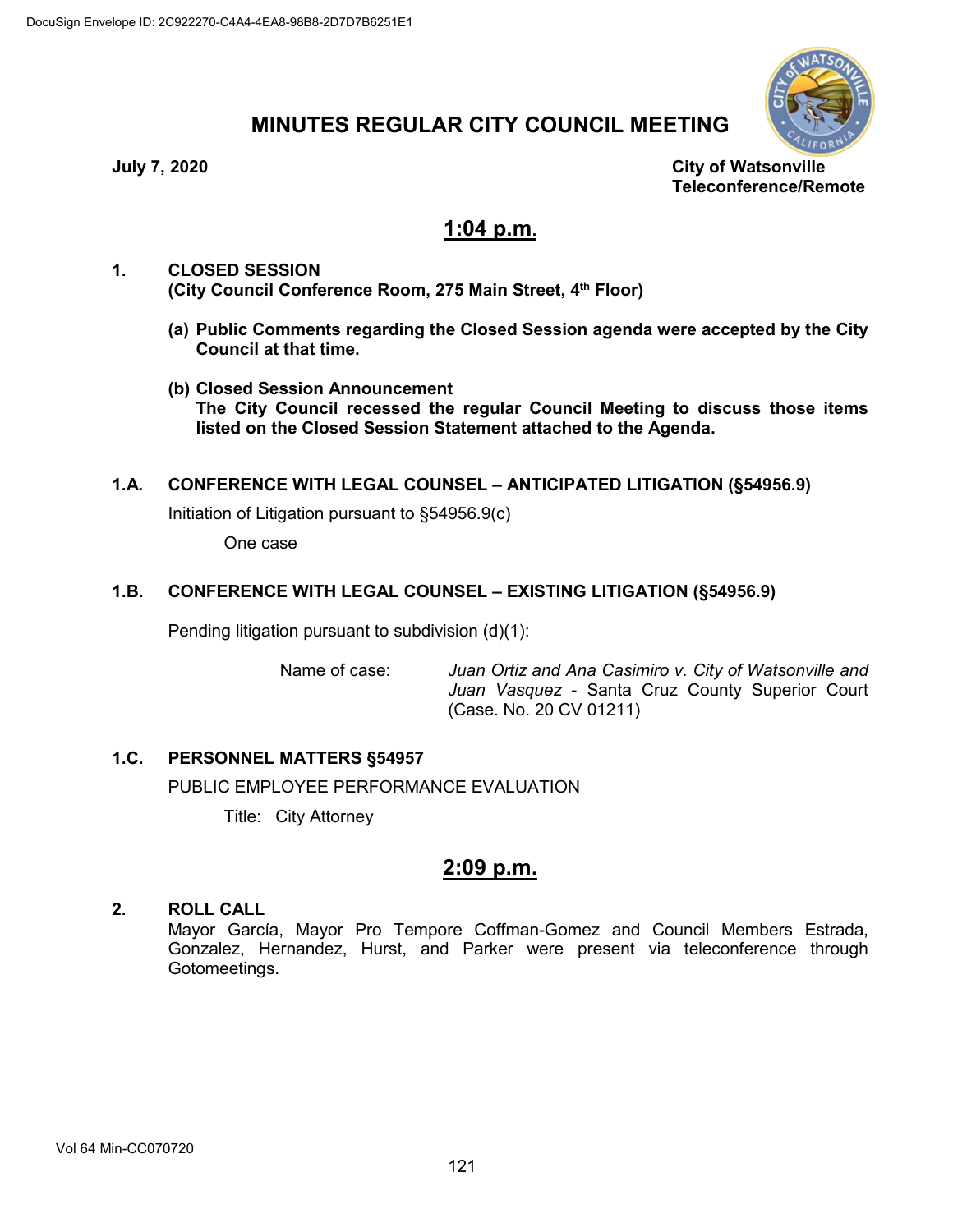# **3. PLEDGE OF ALLEGIANCE**

### **4. INFORMATION ITEMS**

- **4.A. REPORT OF DISBURSEMENTS**
- **4.B. MISCELLANEOUS DOCUMENTS REPORT**
- **4.C. WRITTEN REPORTS BY COUNCIL MEMBERS REGARDING ACTIONS TAKEN ON THEIR REGIONAL COMMISSIONS/BOARD MEETINGS THAT MAY AFFECT THE CITY OF WATSONVILLE** (None)

## **5. PRESENTATIONS & ORAL COMMUNICATIONS**

#### **5.A. ORAL COMMUNICATIONS FROM THE PUBLIC**

Elizabeth Atilano asked that the chat feature on GoToMeeting during the meeting be enabled.

Juan Hidalgo, agricultural commissioner at County of Santa Cruz, gave an update on efforts to protect and assist agricultural workers from the COVID-19 Pandemic.

Steve Trujillo spoke about illegal fireworks use during the Fourth of July and asked that fireworks be banned in Watsonville. He asked the City to implement a flag policy to allow certain flags to be displayed at City Hall flag poles.

Elizabeth Atilano asked that the chat feature on the GoToMeeting be enabled. Drew Rodgers asked Council to adopt a tree policy that protects old-growth trees and requires permits for tree removal.

### **5.B. ORAL COMMUNICATIONS FROM THE COUNCIL**

Member Estrada spoke about the recent passing of Federico Castañeda and the positive impact he had on the community. He expressed his condolences to Mr. Castañeda's friends and family.

Member Gonzalez also expressed his condolences to the family and friends of Mr. Castaneda.

Member Parker asked the public to wear face covering to prevent the spread of COVID-19. She asked the public to complete the Census and spoke about challenges the City faced because of the use of fireworks.

Member Hurst spoke about the strain COVID-19 had on residents and asked the public to take precautions to prevent its spread.

Member Hernandez, in regards to the Fourth of July, thanked Airport staff for the flyover event, thanked volunteers at Veterans of Foreign Wars (VFW) for placing flags on Freedom Boulevard, and thanked Barbie Gomez for placing flags at cemeteries. He asked the public to donate to the VFW through their GoFundMe account.

Mayor Garcia spoke about the Save our Shores' panel discussion to address climate change. She spoke about farmers' involvement in climate change and ways they could deter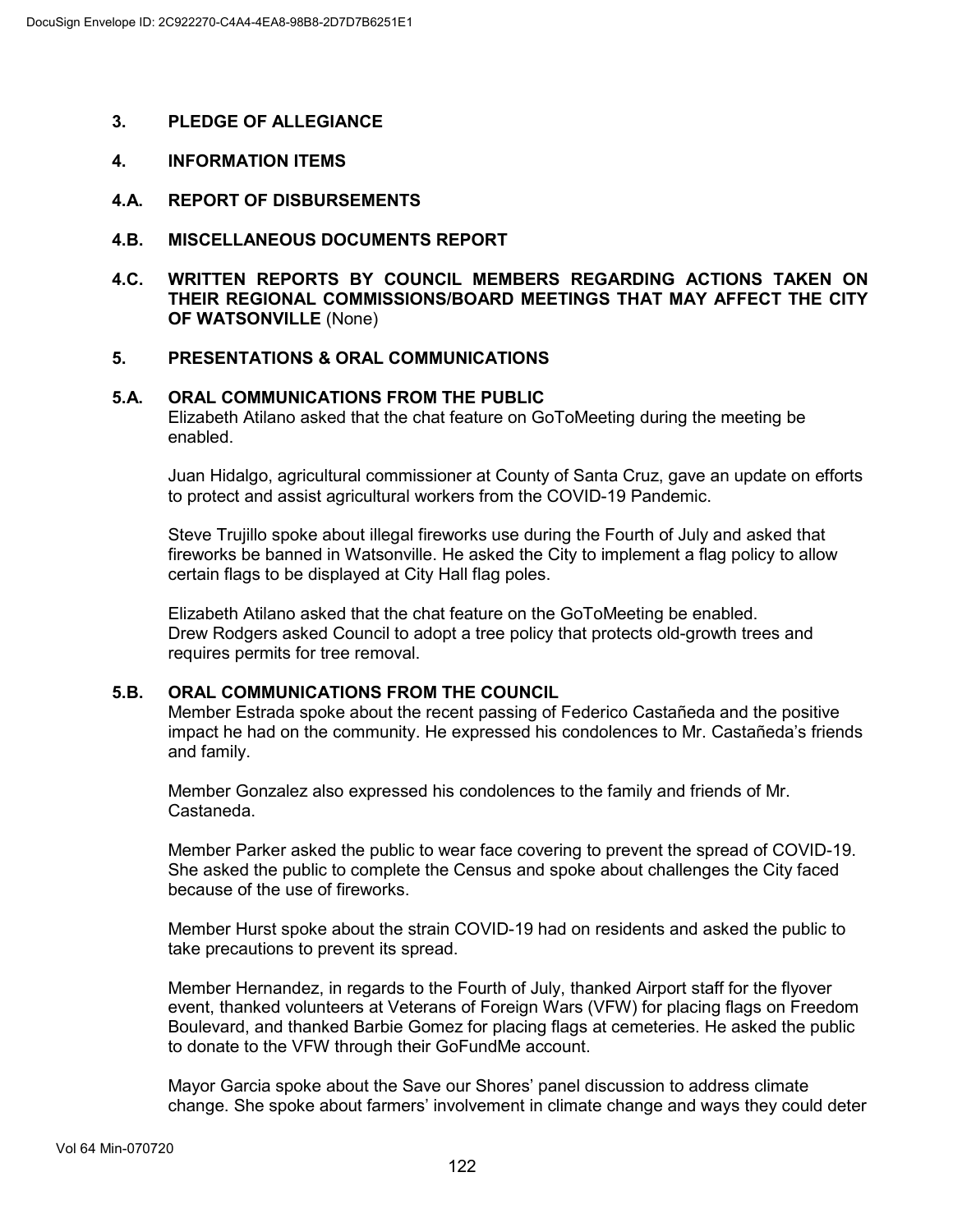climate change. She invited the public to participate in development of the Climate Action and Adaptation Plan.

## **5.C. MAYOR'S PROCLAMATION DECLARING JULY 2020 PARKS & RECREATION MONTH IN THE CITY OF WATSONVILLE & RECOGNIZING THE INVALUABLE WORK BEING DONE BY ALL THE STAFF & VOLUNTEERS IN THIS DEPARTMENT**

### **5.D. MAYOR'S PROCLAMATION RECOGNIZING CAROL HEITZIG FOR HER 35 YEARS OF DEDICATED SERVICE TO THE WATSONVILLE LIBRARY, ACKNOWLEDGING HER OUTSTANDING WORK AS DIRECTOR, & WISHING HER HEALTH AND HAPPINESS IN HER WELL-DESERVED RETIREMENT**

## **5.E. REPORT OUT OF CLOSED SESSION**

City Attorney Smith reported that Council authorized filing of a receivership for 21 Arthur Road, Council authorized attorneys to file an answer in regards to Item 1.B., and stated no final action was taken on Item 1.C.

## **6. REPORTS TO COUNCIL**

# **6.A. COMMUNITY OVERSIGHT & ENGAGEMENT REPORT BY POLICE CHIEF HONDA**

# **1) Oral Presentation**

The report was given by Police Chief Honda.

## **2) City Council Clarifying & Technical Questions**

Police Chief Honda answered questions from Mayor Pro Tempore Coffman-Gomez regarding review of police programs & procedures, retention of successful programs/procedures, makeup of the proposed committee, timeline for the review process, and costs associated with the committee.

Member Gonzalez spoke about the importance of community involvement and consistency in participation from stakeholders.

In answering Mayor Garcia, Police Chief Honda stated there was potential for holding community forums to receive input from the community on the proposed police review committee. Member Garcia asked the Councilmembers interested in participating in the committee to contact the City Clerk.

#### **3) Public Input**

Steve Trujillo commended Police Chief Honda for his work and spoke favorably about the City's Police Department.

Citlali stated the meeting was being held earlier than usual and the public was unaware of the Police Chief's report. She asked that meetings regarding police reform not include police officers or political figures in attendance.

Elizabeth Atilano, District 7, requested that residents provide input on the makeup of the police review committee, asked that pastors not be appointed to the committee, asked that the committee be funded by Police, and asked that Police Chief Honda end the School Resource Officer program. She stated residents had expressed abuse by Watsonville Police.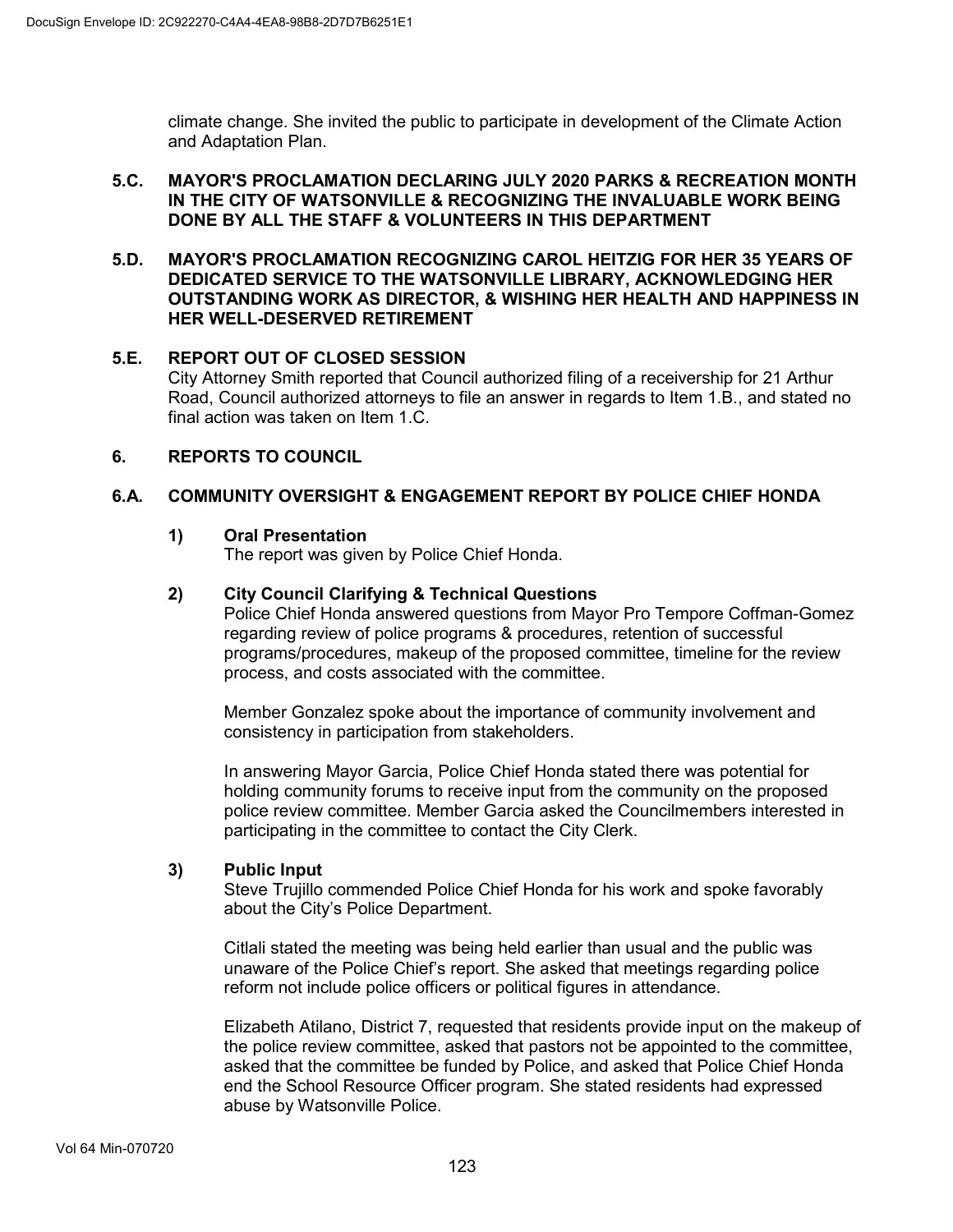Jessica Carrasco stated the meeting was held at an irregular time and the public did not have an opportunity to hear Police Chief Honda's report. She asked that meetings be held at regular times.

# **6.B. COVID-19 ESSENTIAL SERVICES UPDATE**

### **1) Oral Presentation**

The report was given by City Manager Huffaker.

## **2) City Council Clarifying & Technical Questions**

In answering Member Estrada, City Manager Huffaker spoke about efforts to combat illegal fireworks use and potential for an additional Federal Stimulus Package.

City Manager Huffaker, Deputy City Manager Vides, and Assistant Public Works & Utilities Director Rodriguez answered questions from Mayor Pro Tempore Coffman-Gomez regarding Census efforts, COVID-19 case reporting, and status on the potential stop sign at Stanford Street and Madison Street.

In answering Mayor Garcia, City Manager Huffaker stated Council would receive a report from Community Action Board regarding disbursement of State funds for undocumented residents.

## **3) Public Input**

Steve Trujillo expressed opposition to cancelling swim programs, asked that fireworks be banned, and a tree policy that protects old-growth trees be established. Additionally, he asked for an update on reopening of public libraries.

# **7. CONSENT AGENDA**

#### **Public Input on any Consent Agenda Item**

At Member Gonzalez' request, Mayor Garcia removed Item 7.B., to be considered under Item 8.

**MOTION:** It was moved by Member Hurst, seconded by Member Parker and carried by the following vote to approve the Consent Agenda:

| AYES:            |                                | MEMBERS: Coffman-Gomez, Estrada, Gonzalez, Hernandez, Hurst,<br>Parker, García |  |  |
|------------------|--------------------------------|--------------------------------------------------------------------------------|--|--|
| NOES:<br>ABSENT: | MEMBERS: None<br>MEMBERS: None |                                                                                |  |  |

Community Development Director Merriam, in answering Mayor Garcia, stated she would provide Mayor Garcia clarification on the agreements for unpaid rent.

In answering Member Gonzalez, Community Development Director Merriam explained that the Miles Lane Project would be subject to a project labor agreement.

# **7.A. MOTION APPROVING MINUTES OF JUNE 23, 2020**

# **7.B. ITEM REMOVED, SEE ITEM 8.**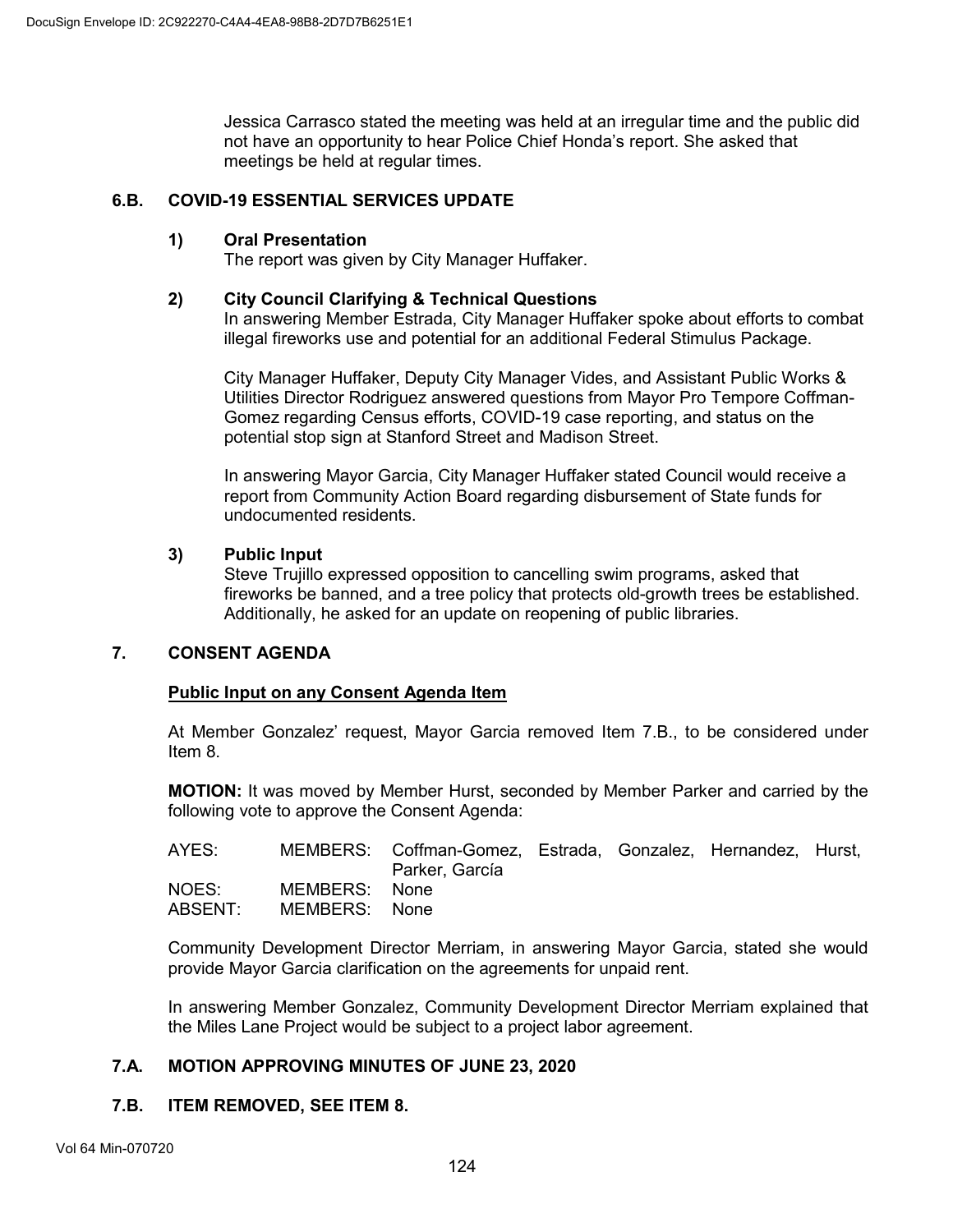- **7.C. RESOLUTION NO. 122-20 (CM): RESOLUTION AUTHORIZING PURCHASE ORDER WITH ELECTROSTEEL USA, LLC., IN AN AMOUNT NOT TO EXCEED \$200,000 PER YEAR FOR THREE (3) FISCAL YEARS FROM FY 20/21 THROUGH FY 22/23 FOR THE PURCHASE OF WATER INFRASTRUCTURE REPLACEMENT MATERIALS INCLUDING SPECIALIZED PIPES (FUNDED FROM WATER ENTERPRISE FUND)**
- **7.D. RESOLUTION NO. 123-20 (CM): RESOLUTION AUTHORIZING PURCHASE OF THREE CLARIFIER DRIVE UNITS FROM CLEARSTREAM ENVIRONMENTAL, INC., IN AN AMOUNT NOT TO EXCEED \$108,021.56 TO BE PAID FROM THE WASTEWATER UTILITY ENTERPRISE FUND**
- **7.E. RESOLUTION NO. 124-20 (CM): RESOLUTION ADOPTING 2020 RECORDS MANAGEMENT GUIDELINES & RETENTION SCHEDULE & AUTHORIZING DESTRUCTION OR DISPOSITION OF CERTAIN RECORDS**
- **7.F. RESOLUTION NO. 125-20 (CM): RESOLUTION AUTHORIZING & DIRECTING THE CITY MANAGER TO SIGN & EXECUTE AN AGREEMENT WITH PARTICIPATING COUNTY OF SANTA CRUZ JURISDICTIONS TO APPLY FOR & ACCEPT AN ECONOMIC ADJUSTMENT ASSISTANCE GRANT FROM THE U.S. DEPARTMENT OF COMMERCE, ECONOMIC DEVELOPMENT ADMINISTRATION (EDA) TO FUND A REVOLVING LOAN FUND FOR SANTA CRUZ COUNTY**
- **7.G. RESOLUTION NO. 126-20 (CM): RESOLUTION DECLARING ITS SUPPORT OF SENATE BILL 1410 AS INTRODUCED ON FEBRUARY 21, 2020, & AMENDED ON JUNE 19, 2020 (CABALLERO) ENTITLED COVID-19 EMERGENCY: TENANCIES; WOULD ESTABLISH A TENANT-OWNER COVID-19 EVICTION RELIEF AGREEMENT, RESTRICT RENTAL PROPERTY OWNERS FROM EVICTING TENANTS FOR UNPAID RENT ACCRUED DURING THE STATE OF EMERGENCY DUE TO COVID-19, & ALLOWS A TAX CREDIT TO OWNERS THAT DEFER RENT FOR TENANTS IN CONNECTION WITH THE COVID-19 PANDEMIC**
- **7.H. APPROVAL OF REVISED SALARY LISTS FOR BARGAINING UNITS: CONFIDENTIAL, INTERNATIONAL ASSOCIATION OF FIREFIGHTERS LOCAL 1275 (IAFF), MANAGEMENT, MID-MANAGEMENT, SERVICE EMPLOYEES INTERNATIONAL UNION LOCAL 521 (SEIU), POLICE OFFICERS ASSOCIATION (POA) IN CONFORMANCE WITH SECTION 570.5 (REQUIREMENT FOR A PUBLICLY AVAILABLE PAY SCHEDULE) OF TITLE 2 (ADMINISTRATION) OF THE CALIFORNIA CODE OF REGULATIONS & LISTING ALL EMPLOYEE COMPENSATION LEVELS ON A PUBLICLY AVAILABLE PAY SCHEDULE**
	- **1) RESOLUTION NO. 127-20 (CM): RESOLUTION APPROVING REVISED SALARY LIST BY BARGAINING UNIT – CONFIDENTIAL**
	- **2) RESOLUTION NO. 128-20 (CM): RESOLUTION APPROVING REVISED SALARY LIST BY BARGAINING UNIT - INTERNATIONAL ASSOCIATION OF FIREFIGHTERS LOCAL 1272 (IAFF)**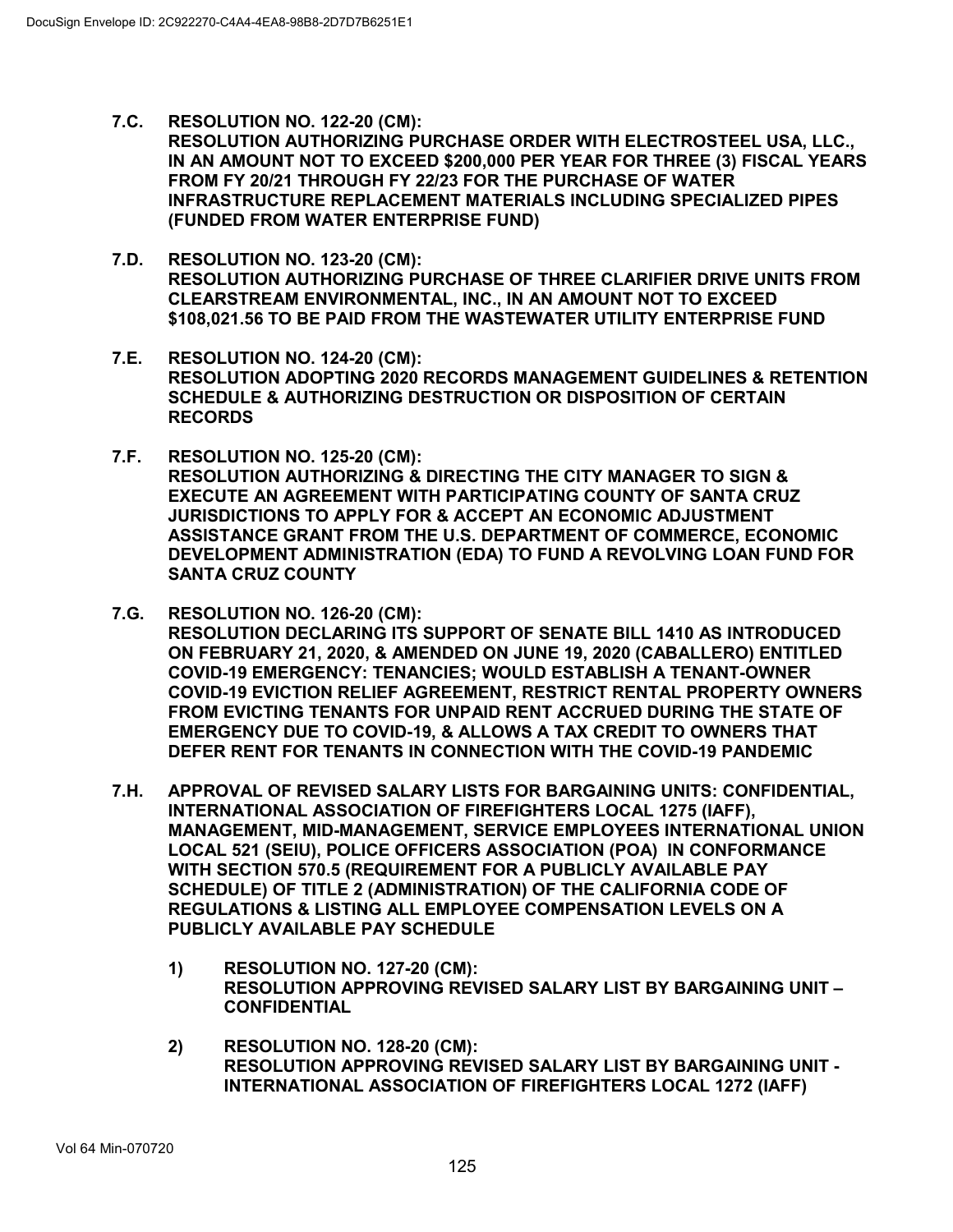- **3) RESOLUTION NO. 129-20 (CM): RESOLUTION APPROVING REVISED SALARY LIST BY BARGAINING UNIT – MANAGEMENT**
- **4) RESOLUTION NO. 130-20 (CM): RESOLUTION APPROVING REVISED SALARY LIST BY BARGAINING UNIT - MID-MANAGEMENT**
- **5) RESOLUTION NO. 131-20 (CM): RESOLUTION APPROVING REVISED SALARY LIST BY BARGAINING UNIT - POLICE OFFICERS ASSOCIATION (POA)**
- **6) RESOLUTION NO. 132-20 (CM): RESOLUTION APPROVING REVISED SALARY LIST BY BARGAINING UNIT - SERVICE EMPLOYEES INTERNATIONAL UNION LOCAL 521 (SEIU)**
- **7.I. ORDINANCE NO. 1407-20 (CM):**

**FINAL ADOPTION OF UNCODIFIED ORDINANCE APPROVING REZONING TO ESTABLISH PLANNED DEVELOPMENT OVERLAY DISTRICT ON ASSESSOR'S PARCEL NUMBERS 016-491-01, -02, & -03, & 016-111-44 NOW CLASSIFIED RM-2 MULTIPLE RESIDENTIAL DISTRICT (MEDIUM DENSITY) WITH GENERAL PLAN DESIGNATION OF RM-2 & EM (SPECIFIC PLAN) TO RM-2/PD FOR APPLICATION NO. PP2019-14 FILED BY MIDPEN HOUSING CORPORATION TO CONSTRUCT 72 UNIT MULTI-FAMILY AFFORDABLE HOUSING DEVELOPMENT ON 4.7± ACRE PARCEL LOCATED AT 139, 141, 161 MILES LANE & 201 KIMBERLY LANE, WATSONVILLE, & DIRECTING CHANGES BE MADE ON THE ZONING MAP (REQUIRES AT LEAST 5 AFFIRMATIVE VOTES PER SECTION 14-16.2507 OF WATSONVILLE MUNICIPAL CODE)**

- **8. ITEMS REMOVED FROM CONSENT AGENDA**
- **7.B. RESOLUTION NO. 133-20 (CM):**

**RESOLUTION AWARDING \$536,234.50 BID TO BEAR ELECTRICAL SOLUTIONS, INC., FOR CONSTRUCTION OF A MODIFIED WEST BEACH STREET & OHLONE PARKWAY TRAFFIC SIGNAL PROJECT NO. TR-17-01; & APPROPRIATING \$240,000 FROM CITYWIDE TRAFFIC IMPACT FEE FUND**

**MOTION (failed):** It was moved by Member Gonzalez and failed for lack of second to restart the bidding process for Item 7.B.

Assistant Public Works & Utilities Director Rodriguez gave a report on Item 7.B.

In answering Mayor Pro Tempore Coffman-Gomez, Assistant Public Works & Utilities Director Rodriguez explained the items that would be removed from the traffic signal project.

In answering Member Estrada, Assistant Public Works & Utilities Director Rodriguez spoke about proposed crosswalks as part of the project.

**MOTION:** It was moved by Member Estrada, seconded by Member Coffman-Gomez and carried by the following vote to approve Consent Agenda Item 7.B.:

AYES: MEMBERS: Coffman-Gomez, Estrada, Hernandez, Hurst, Parker, García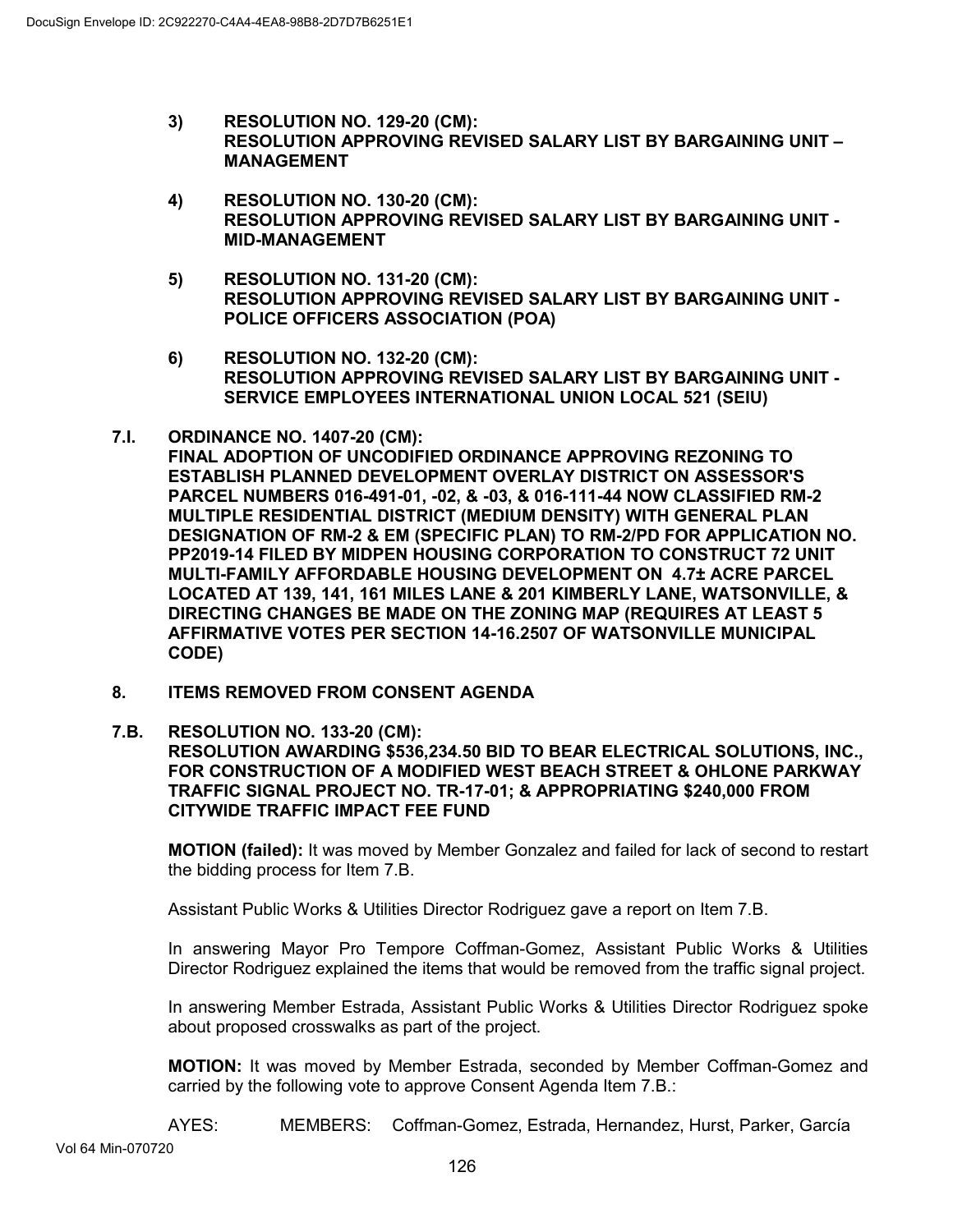| NOES:   | MEMBERS: Gonzalez |      |
|---------|-------------------|------|
| ABSENT: | MEMBERS:          | None |

#### **9. PUBLIC HEARINGS, ORDINANCES, & APPEALS**

**9.A. CONSIDERATION OF ORDINANCE INTRODUCTION TO AMEND CHAPTER 2, PENALTY PROVISIONS, OF TITLE 1, GENERAL PROVISIONS, OF THE WATSONVILLE MUNICIPAL CODE TO AUTHORIZE THE MUNICIPAL AIRPORT DIRECTOR TO ISSUE CITATIONS**

#### **1) Staff Report**

The report was given by Airport Manager Williams.

### **2) City Council Clarifying & Technical Questions**

In answering Member Parker, Airport Manager Williams spoke about the purpose of the ordinance.

Member Hurst spoke about the importance of providing for compliance at the Municipal Airport.

In answering Member Estrada, Airport Manager Williams explained challenges he faced in having certain pilots not comply with rules and regulations. He explained the appeal process for citations.

City Attorney Smith stated the proposed citation process was similar to other citation processes the City already had in place.

In answering Mayor Pro Tempore Coffman-Gomez, City Attorney Smith listed the citation amounts.

#### **3) Public Hearing**

Mayor García opened the public hearing.

After checking if anyone in the teleconference wanted to speak on the matter, hearing none, Mayor García closed the public hearing.

**4) MOTION**: It was moved by Member Hurst, seconded by Member Gonzalez to and carried by the following vote to introduce the ordinance listed below:

| AYES:   |          | MEMBERS: Coffman-Gomez, Estrada, Gonzalez, Hernandez, Hurst<br>Parker, Garcia |
|---------|----------|-------------------------------------------------------------------------------|
| NOES:   | MEMBERS: | None                                                                          |
| ABSENT: | MEMBERS: | None                                                                          |

**ORDINANCE INTRODUCTION AMENDING CHAPTER 2 (PENALTY PROVISIONS) OF TITLE 1 (GENERAL PROVISIONS) OF THE WATSONVILLE MUNICIPAL CODE BY AMENDING SECTION 1-2.07 REGARDING AUTHORITY TO ISSUE CITATIONS**

#### **9.B. CONSIDERATION OF RESOLUTIONS CONFIRMING DIAGRAMS & ASSESSMENTS & LEVYING ASSESSMENTS FOR FISCAL YEAR 2020-2021 FOR: GONZALES STREET**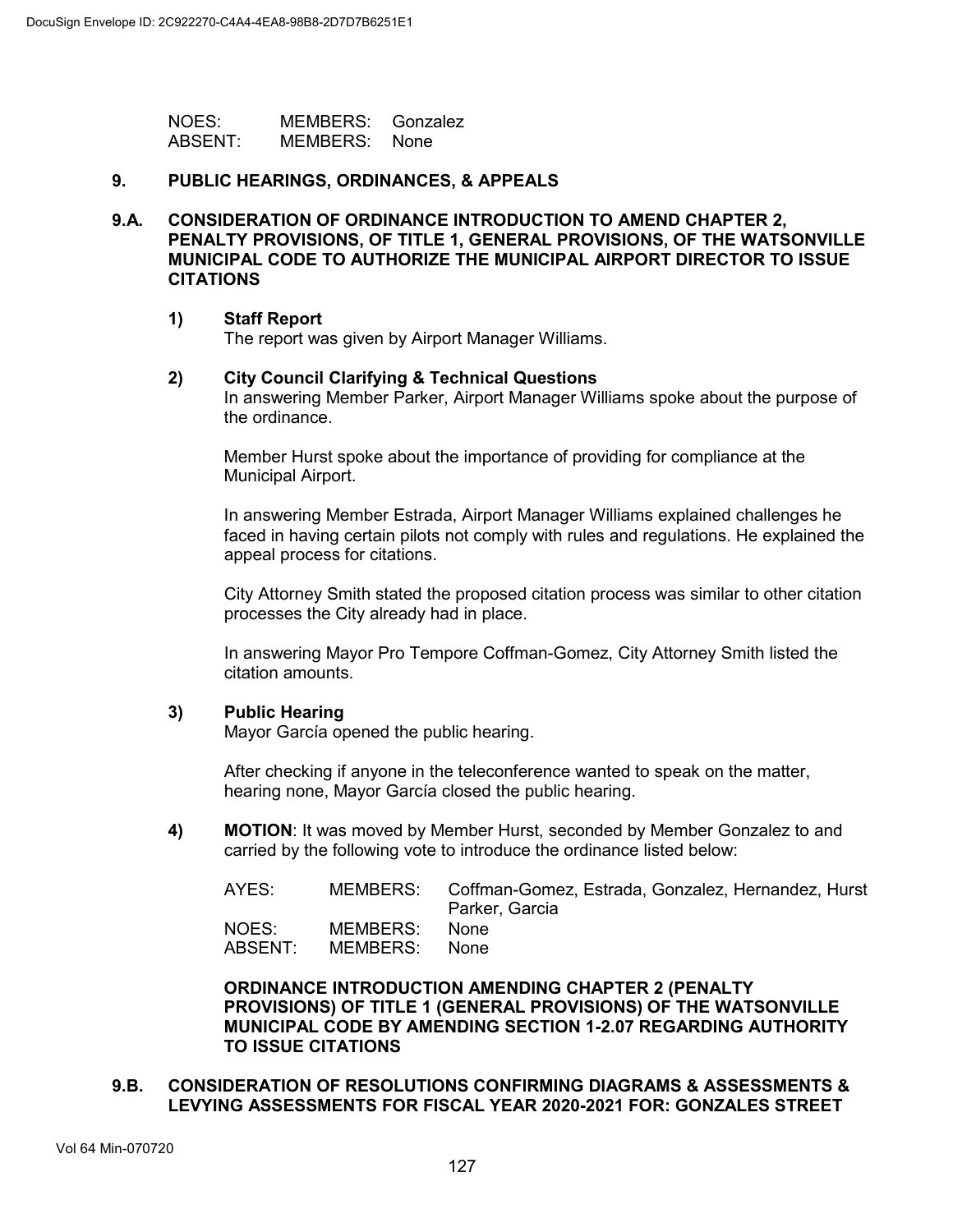# **ALLEY WAY (DISTRICT NO. PK-94-01), BAY BREEZE SUBDIVISION (DISTRICT NO. PK-03-02), & VISTA MONTAÑA SUBDIVISION (DISTRICT NO. PK-03-03)**

## **1) Staff Report**

The report was given by Assistant Parks & Community Services Director Heistein.

## **2) City Council Clarifying & Technical Questions**

In answering Member Hernandez, Assistant Parks & Community Services Director Heistein stated the dog waste stations were not paid through Landscape and Lighting Maintenance Assessment Districts (LLMAD).

In answering Member Estrada, Assistant Parks & Community Services Director Heistein stated the City encouraged residents to volunteer in weed abatement and minor maintenance in right of ways.

Assistant Parks & Community Services Director Heistein and Assistant Public Works & Utilities Director Rodriguez answered questions from Mayor Pro Tempore Coffman-Gomez regarding budget for LLMADs, Engineer's Report findings, required disclosures to home buyers regarding LLMADs, transition of funds from a LLMAD to a Home Owners Association (HOA) if residents request change, responsibility of sewer maintenance, and outreach to homeowners about the LLMAD Public Hearing.

Member Gonzalez listed concerns regarding property maintenance at Vista Montaña.

In answering Member Gonzalez, Assistant Parks & Community Services Director Heistein, Assistant Public Works & Utilities Director Rodriguez, and City Attorney Smith explained process for dissolving an LLMAD and creating a HOA that manages property maintenance.

Assistant Parks & Community Services Director Heistein and City Attorney Smith answered questions from Member Parker regarding property maintenance efforts at Vista Montaña, expectations from homeowners, responsibility of homeowners to maintain their properties and sidewalks, education of homeowners regarding property maintenance and assessments, and potential collaboration with homeowners to maintain Vista Montaña.

# **3) Public Hearing**

Mayor García opened the public hearing, after checking if anyone in the teleconference wanted to speak, and hearing none, Mayor García closed the public hearing.

- **4) MOTION (Failed)**: It was moved by Member Parker, seconded by Mayor Pro Tempore Coffman-Gomez to approve the following resolutions without assessment increases for calendar year 2020-2021:
	- a) Resolution Confirming Diagram & Assessment & Levying Assessment for Fiscal Year 2020-2021 for Gonzales Street Alleyway Landscaping & Lighting Maintenance Assessment District No. PK-94-1
	- b) Resolution Confirming Diagram & Assessment & Levying Assessment for Fiscal Year 2020-2021 for Bay Breeze Subdivision Landscaping & Lighting Maintenance Assessment District No. PK-03-02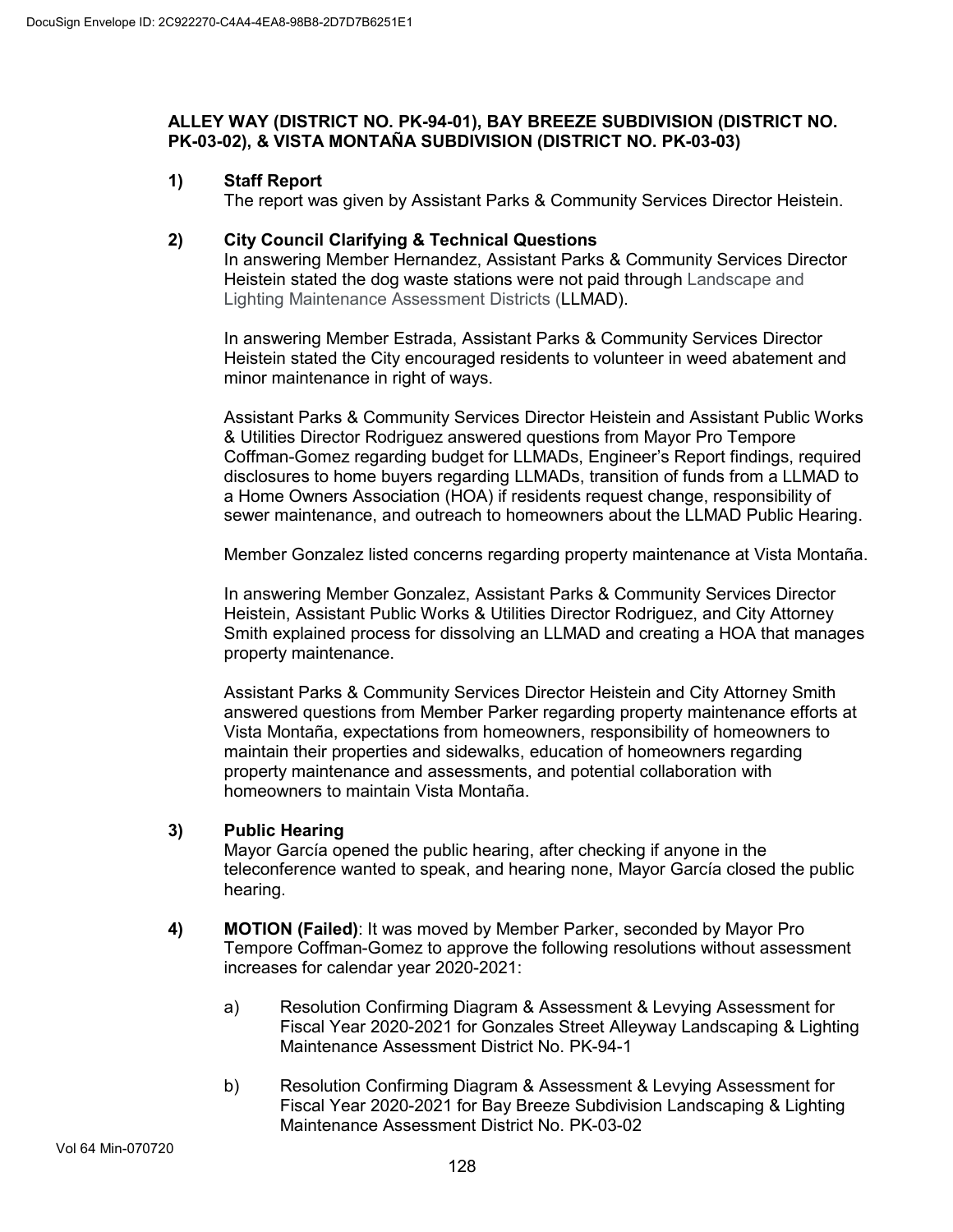c) Resolution Confirming Diagram & Assessment & Levying Assessment for Fiscal Year 2020-2021 for Vista Montaña Subdivision Landscaping & Lighting Maintenance Assessment District No. PK-03-03

Member Gonzalez requested that the Gonzales and Bay Breeze LLMADS be approved with assessment increases since no concerns were raised regarding the maintenance.

Member Estrada asked that decision on the LLMADS be postponed to the next meeting.

City Manager Huffaker and City Attorney Smith explained reasons Council needed to take action on the LLMADS at this meeting.

**MOTION:** The above motion failed by the following vote:

| AYES:   | MEMBERS: | Parker                                                |
|---------|----------|-------------------------------------------------------|
| NOES:   |          | MEMBERS: Coffman-Gomez, Estrada, Gonzalez, Hernandez, |
|         |          | Hurst, Garcia                                         |
| ABSENT: | MEMBERS: | None                                                  |

**MOTION (Failed)**: It was moved by Member Hurst and failed for lack of second to approve staff recommendation.

**MOTION:** It was moved by Member Gonzalez, seconded by Mayor Pro Tempore Coffman-Gomez and carried by the following vote to take action on each LLMAD individually:

| AYES:            |                                 | MEMBERS: Coffman-Gomez, Estrada, Gonzalez, Hernandez,<br>Parker, Garcia |
|------------------|---------------------------------|-------------------------------------------------------------------------|
| NOES:<br>ABSENT: | MEMBERS: Hurst<br>MEMBERS: None |                                                                         |

**MOTION:** It was moved by Member Gonzalez, seconded by Mayor Pro Tempore Coffman-Gomez and carried by the following vote to approve the following resolution regarding the Gonzales Street LLMAD:

| AYES:            |                           | MEMBERS: Coffman-Gomez, Estrada, Gonzalez, Hernandez,<br>Hurst, Parker, Garcia |
|------------------|---------------------------|--------------------------------------------------------------------------------|
| NOES:<br>ABSENT: | MEMBERS:<br>MEMBERS: None | <b>None</b>                                                                    |

#### **RESOLUTION NO.134-20 (CM): RESOLUTION CONFIRMING DIAGRAM & ASSESSMENT & LEVYING ASSESSMENT FOR FISCAL YEAR 2020-2021 FOR GONZALES STREET ALLEYWAY LANDSCAPING & LIGHTING MAINTENANCE ASSESSMENT DISTRICT NO. PK-94-1**

**MOTION:** It was moved by Member Estrada, seconded by Member Gonzalez and carried by the following vote to approve the following resolution regarding the Bay Breeze LLMAD: